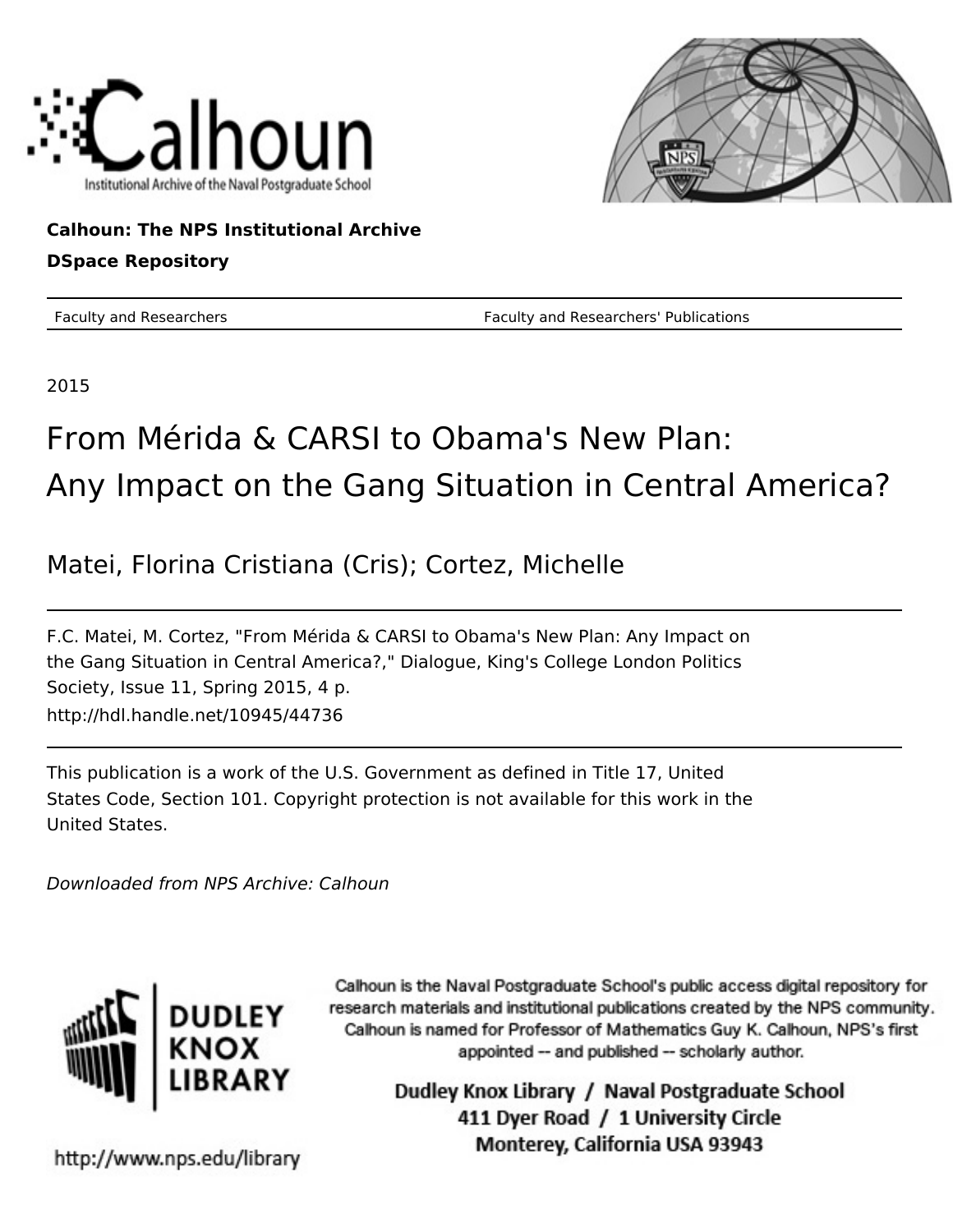## **From Mérida & CARSI to Obama's New Plan: Any Impact on the Gang Situation in Central America?**

by

Florina Cristiana (Cris) Matei (Lecturer, Center for Civil – Military Relations, U.S. Naval Postgraduate School & PhD Candidate, University of London, King's College Department of War Studies) Michelle Cortez (Research Analyst, Center for Civil – Military Relations, U.S. Naval Postgraduate School)

Disclaimer: The views expressed in this document are those of the authors and do not necessarily reflect the official policy or position of the U.S. Department of Defense or the U.S. government.

Since the end of the Cold War, the United States (US) has been supporting Latin America's democracy and security through a series of diplomatic, social and security-related initiatives and programs.<sup>1</sup> Fighting gangs has been part of these endeavors since the early 1990s, when the U.S. government became aware of the challenges posed domestically by gangs and enacted numerous anti-gang initiatives. This article examines efforts by the US to counter the gang problem in Central America, including the Central American Regional Security Initiative (CARSI) and the Mérida Initiative, as well as recent endeavors pursued by the Obama administration. The article also reviews the changes in Central American government attitudes toward fighting gangs, and assesses the impact (if any) of U.S. policies on the region's security.

Launched by U.S. president George W. Bush in 2007, the Mérida Initiative enabled the United States to provide resources, equipment, and training to Mexico and Central America to support law enforcement, foster interagency and regional cooperation, and assist security and judicial reforms. In 2010, Congress created the Central American Regional Security Initiative to separate Central America from the Mexicofocused Mérida Initiative.<sup>2</sup> CARSI sought to not only provide Central America with equipment and training, but also to strengthen the ability of government institutions to address security challenges and the underlying societal issues that have permeated regional insecurity.<sup>3</sup>

Prior to the Obama Administration, critics argued that the US did not invest sufficient thought, time, or resources in Central America, especially in relation to gangs. In light of President Obama's new plan for Central America, however, a shift in policy may be underway. Requesting \$1 billion for 2016, Obama's plan is almost three times what has generally been allocated to Central America.<sup>4</sup> This new strategy takes a three-pronged approach, tackling security, good governance, and international investment in an effort to bring stability to the region. As Vice President Joe Biden stated, to keep ignoring Central America's security challenges will cause "the entire Western Hemisphere [to] feel the consequences"<sup>5</sup>. This multifaceted approach may prove to be the start of what the region requires to combat insecurity.

!!!!!!!!!!!!!!!!!!!!!!!!!!!!!!!!!!!!!!!!!!!!!!!!!!!!!!!!!!!!

 $1$  Bruneau, T., L. Dammert and E. Skinner (Eds). Maras: Gang Violence and Security in Central America. Austin: University of Texas Press, 2011.

<sup>&</sup>lt;sup>2</sup> Seelke, Clare Ribando and Kristin Finklea. *U.S.-Mexican Security Cooperation: The Mérida Initiative and Beyond.* Congressional Research Service (CRS) Report for Congress, R41349 , updated 8 April 2014. **3 Seelke, Clare Ribando and Policy**<br><sup>3</sup> Seelke, Clare Ribando and Peter J. Meyer. *Central America Regional Security Initiative: Bac* 

*Issues for Congress.* Congressional Research Service (CRS) Report for Congress, R41731, updated 6 May 2014 <sup>4</sup> Biden, Jr., Joseph R. "Joe Biden: A Plan for Central America". New York Times. 29 Jan 2015.

<sup>&</sup>lt;http://www.nytimes.com/2015/01/30/opinion/joe-biden-a-plan-for-central-america.html?\_r=2><br>
<sup>5</sup> Ibid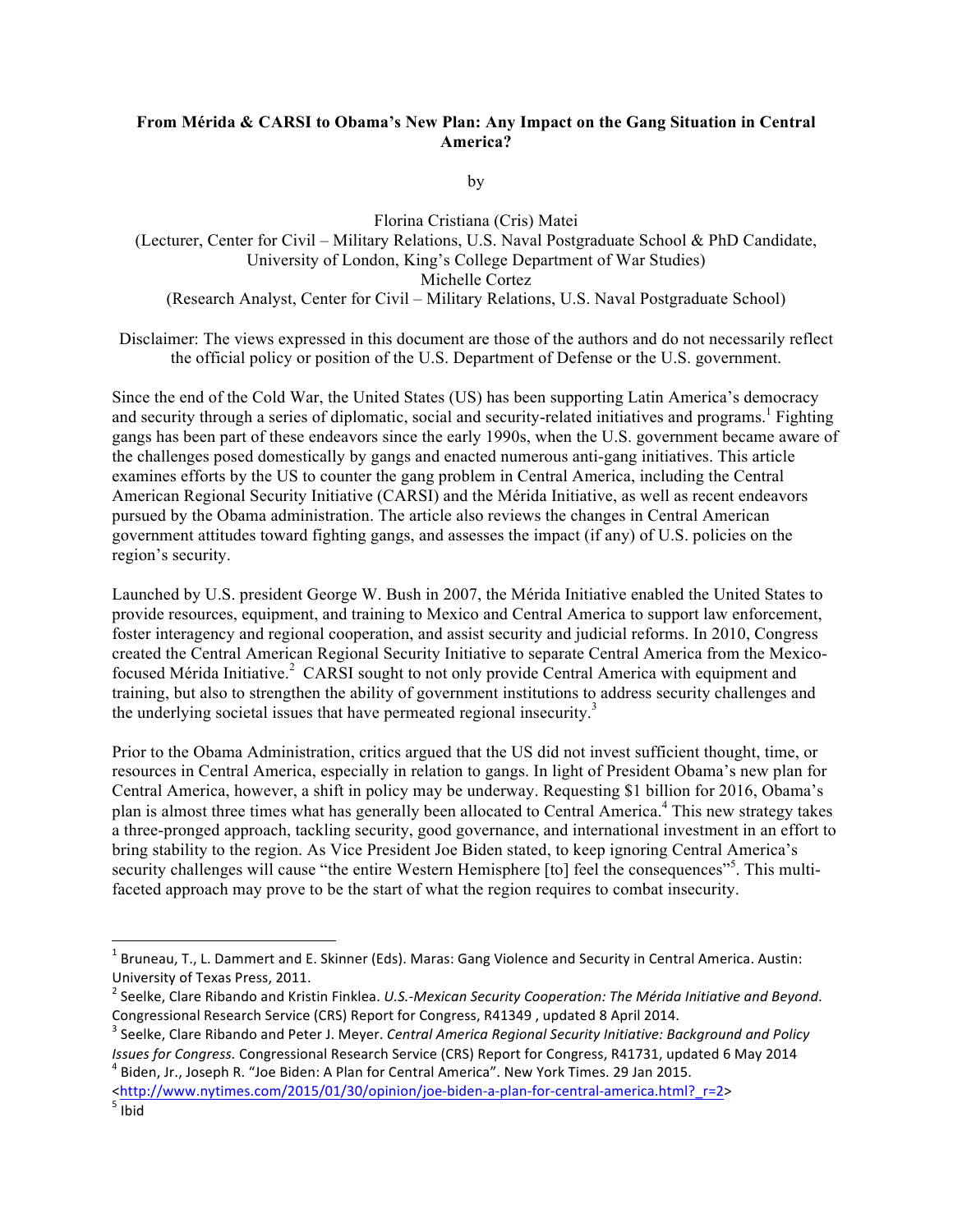Governments receiving U.S. aid in the region have also become more involved in the fight against gangs. In El Salvador, for example, a controversial gang truce was initiated in 2012, a drastic departure from the hard line approaches taken by the Northern Triangle countries in the past. While the truce was contentious from the start, it produced tangible results. After nine months, a 40 percent drop in murders was reported from the previous year.<sup>6</sup> The trend continued in 2013, with homicides rates still falling. By the end of 2013, however, the truce disintegrated. Detractors contended that gangs had focused on increasing extortion and drug trade operations during the relative stability. By mid-2014, murders reached pre-truce levels.7 Instead of supporting the second gang truce signed in January 2015, the Salvadoran state will initiate new anti-crime plans with the support of the community police force,<sup>8</sup> aligning with the Obama administration's plan for Central America regarding increasing community-based policing. President Salvador Sánchez Cerén stated that he also sees the need to "purge judges and the Police to remove those who impede ... effective ... work against insecurity"<sup>9</sup>, a modest indication that Central American governments may finally take steps toward overcoming institutional obstacles to effectively fight gangs.

So far, U.S. anti-gang policies in Central America have had sporadic success. The Mérida Initiative, for one, has provided governments with the theoretical and practical "democratic" toolkit against gangs, while specific joint law enforcement operations have occasionally resulted in successful anti-gang operations. But the overall effects on gang evolution in the region are fairly inconspicuous, mainly due to unreliable data. For example, after five years in place, little to no information is available concerning the outcomes of CARSI. U.S. agencies "reportedly monitor and report on CARSI through internal channels, but they have not publically released the metrics used to assess the initiative's performance."<sup>10</sup> Unless this information is made available, any progress or limitations cannot be comprehensively evaluated.

On another note, despite all of the above-mentioned initiatives, there is need for more efforts. Central America's gang problem is "long-term, and one for which there are no magic solutions."<sup>11</sup> Like other kinds of crime, it "can be reduced but never eliminated."<sup>12</sup> Indeed, given the region's violent history, deeply ingrained official corruption, and chronic poverty, fighting gangs needs to remain an endless anticipative, strategic, and preparative process, aimed at minimizing to the degree possible the levels of violence, crime, and loss of life and property. The U.S. and the countries it supports in Central America need to focus on more attainable objectives in the fight against gangs, such as reforming justice institutions, instead of "defining the problem in absolute terms -- dismantling organized crime or stopping illegal drug flows. Such [unattainable] goals […] guarantee costly failures."<sup>13</sup> Part of the reason gangs have proliferated throughout the region is because they "provide a modicum of safety, albeit perverse safety" to citizens who tend to have little trust in government due to historical legacies of corruption. States able to reduce violence do not remove the problem of gangs entirely, but "lessen [their] grip on society, thereby giving citizens greater confidence in government, encouraging citizen cooperation with

!!!!!!!!!!!!!!!!!!!!!!!!!!!!!!!!!!!!!!!!!!!!!!!!!!!!!!!!!!!!

<sup>&</sup>lt;sup>6</sup> Gurney, Kyra. "El Salvador Homicides Skyrocket After Gang Truce Unravels". InSight Crime. 9 Jan 2015. <http://www.insightcrime.org/news-analysis/el-salvador-homicides-skyrocket-after-gang-truce-unravels><br><sup>7</sup> Ibid

 $8$  Ibid

<sup>&</sup>lt;sup>9</sup> Calderon, Beatriz. "Cerén anuncia presentarán proyecto de ley contra extorsiones". La Prensa Gráfica. 7 Feb 2015. <http://www.laprensagrafica.com/2015/02/07/ceren-anuncia-presentaran-proyecto-de-ley-contra-<br>extorsiones><br><sup>10</sup> Ibid

 $11$  Bruneau, T., L. Dammert and E. Skinner (Eds). Maras: Gang Violence and Security in Central America. Austin: University of Texas Press, 2011.<br><sup>12</sup> Ibid

<sup>&</sup>lt;sup>13</sup> Felbab-Brown, Vanda and Eric Olson. "A Better Strategy to Combat Organized Crime in Mexico and Central America." Brookings Institution. 13 Apr 2012. <http://www.brookings.edu/blogs/up-front/posts/ 2012/04/13crime-central-america-felbabbrown>